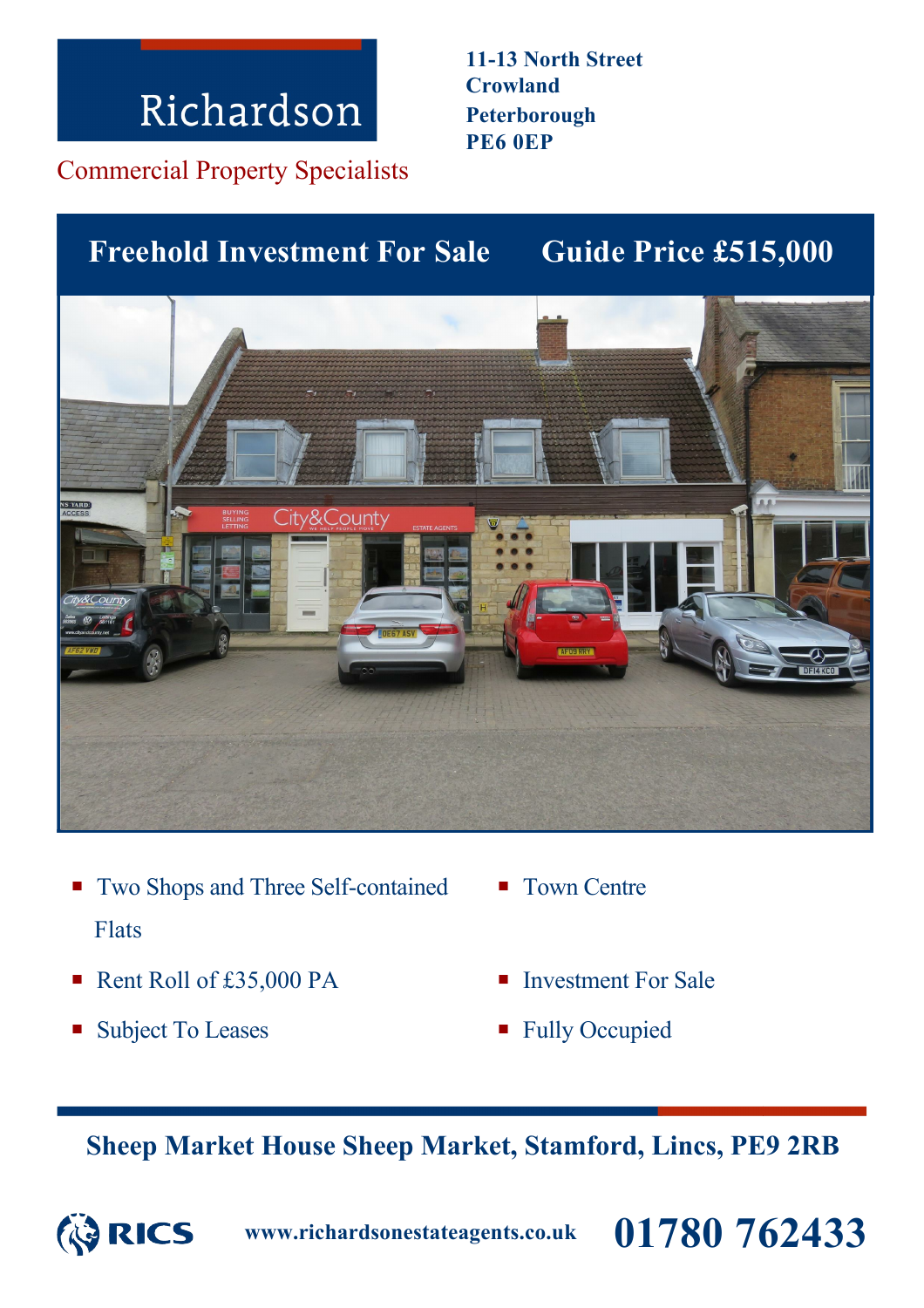#### **LOCATION**

Crowland is situated approximately 10 miles north of Peterborough and 10 miles south of Spalding and lies at the intersection of the A1073 and the B1166 roads. The town dates back to the 7th Century and is home to Crowland Abbey and the unique Triangular Bridge. Crowland is a growing town benefiting from the recently completed bypass.

#### **DESCRIPTION**

The property is located in a prominent position in the centre of the town with on street parking along North Street. The property comprises two self-contained shops on the ground floor and three self-contained flats on the first floor as follows:

11 North Street – 43.24 sq m (465 sq ft) - Chemical Box Limited, New lease at £7,500 pa 13 North Street – 58.73 sq m (632 sq ft) - City & County Estate Agents. New lease at £12,500 pa. Flat  $1 - 52$  Sq m (600 Sq ft) - One bedroom flat. Short hold tenancy at £4,800 pa. Flat  $2 - 41$  Sq m (441 Sq ft) - One bedroom flat. Short hold tenancy at £5,100 pa. Flat  $3 - 41$  Sq m (441 Sq ft) - One bedroom flat. Short hold tenancy at £5,100 pa.

Total rental yield= £35,000 per annum.

#### **SERVICES**

We understand that mains electricity, gas, water and drainage are connected. None of the heating systems or any other plant and equipment have been tested by Richardson and prospective lessees must rely on their own investigations as to their existence and condition.

#### **LEASE DETAILS**

Full details will be provided on application. In short, City and County have renewed their lease for a further ten years at a rent of £12,500 per annum with tenant break at the fifth anniversary. Chemical Box Limited have signed a new 5 year lease with a tenant break at the third anniversary at a rent of £7,500 per annum. The flats are occupied by way of assured shorthold tenancies. This property now produces a total of £35,000 per annum.

#### **TERMS**

The property is for sale freehold subject to the leases. Offers in the region of £515,000 are sought. The 2 shops have the Options to Tax in place. VAT will not be charged on the 3 flats. Each party to pay their own legal costs incurred.

#### **VIEWING**

Tenants are unaware. For an appointment to view or further information please contact - Andrew Leech t: 01780 758007 e: aleech@richardsonsurveyors.co.uk Charlie burrows t: 07375 517711 e: cburrows@richardsonsurveyors.co.uk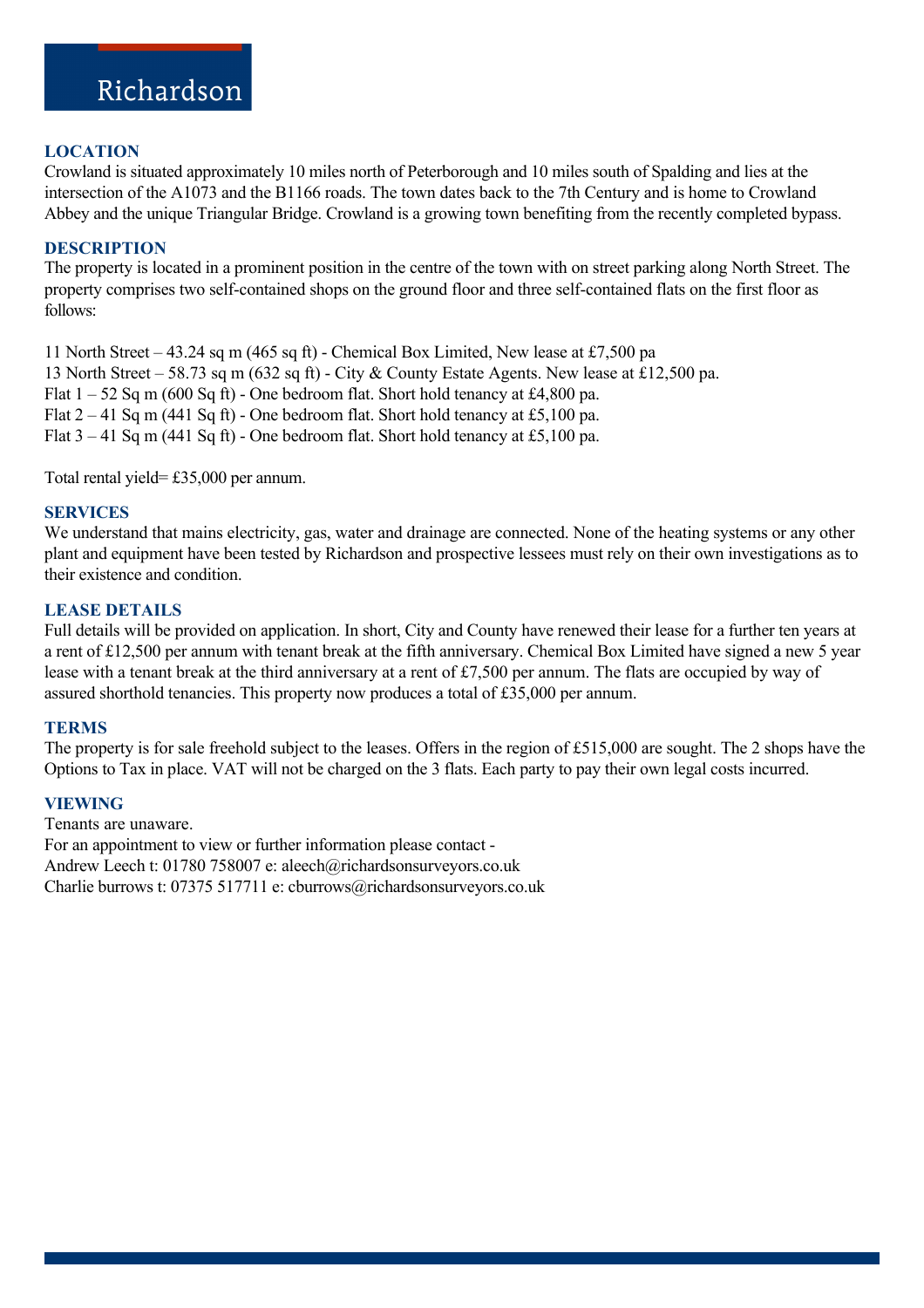Promap



Ordnance Survey Crown Copyright 2021. All rights reserved.<br>Licence number 100022432. Plotted Scale - 1:1250, Paper Star - A4